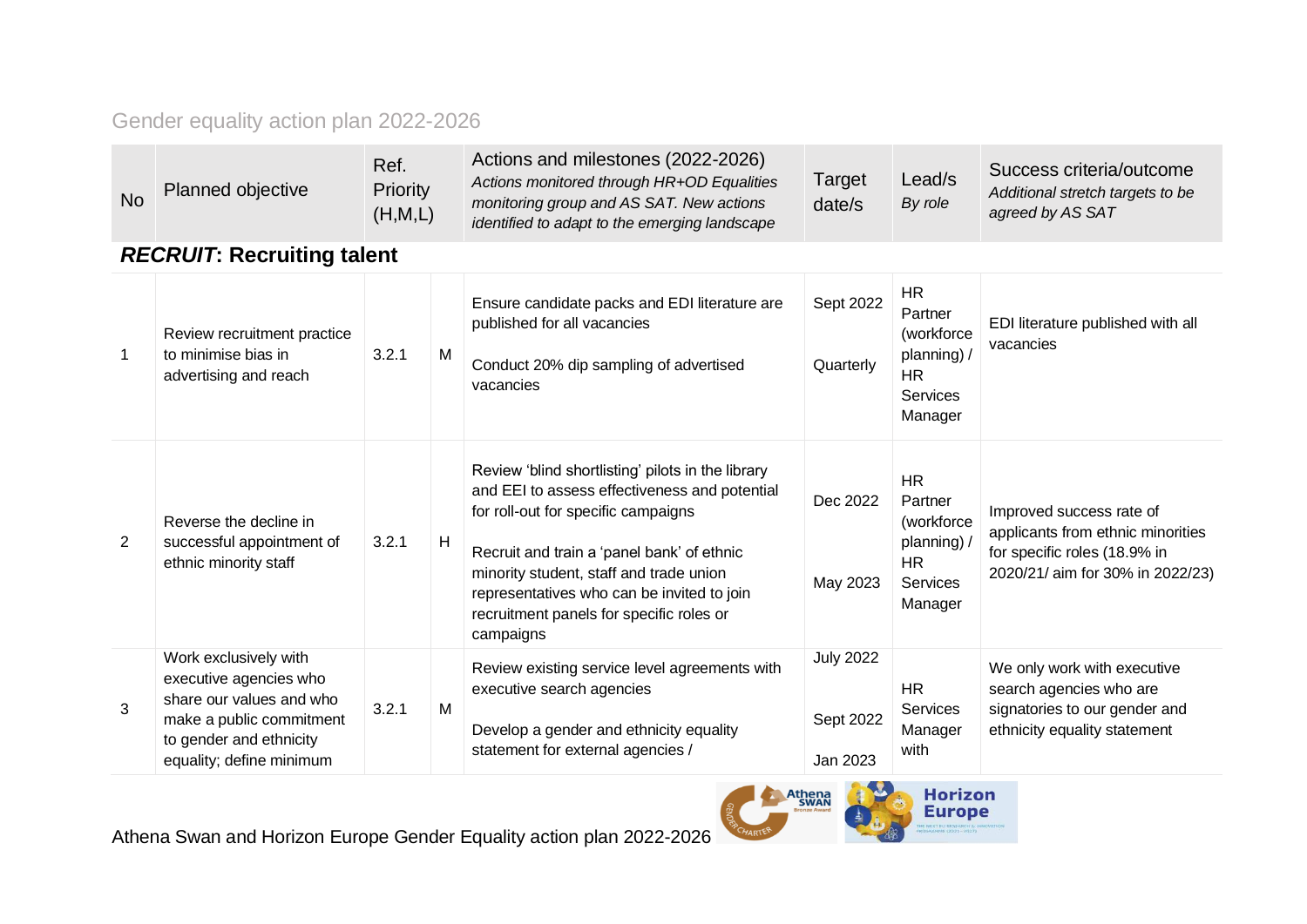|                | expectations in terms of<br>applicant pool.                                                                                                              |       |                         | embed the statement in the tendering process<br>for search agencies<br>Monitor balance of applications supplied by<br>agencies for gender and ethnicity balance                                                                                                                                   | Bi-annual<br>review                                                  | Head of<br>procurem<br>ent                                                                | Senior appointments shortlists<br>from agencies include a<br>minimum of 30% applications<br>from women and ethnic<br>minorities                                                                                                                                                    |
|----------------|----------------------------------------------------------------------------------------------------------------------------------------------------------|-------|-------------------------|---------------------------------------------------------------------------------------------------------------------------------------------------------------------------------------------------------------------------------------------------------------------------------------------------|----------------------------------------------------------------------|-------------------------------------------------------------------------------------------|------------------------------------------------------------------------------------------------------------------------------------------------------------------------------------------------------------------------------------------------------------------------------------|
| $\overline{4}$ | Develop targeted social<br>media campaigns to attract<br>a more diverse pool of<br>applicants, focussing initially<br>on STEMM vacancies at<br>bands 6-9 | 3.2.1 | H                       | Develop a digital recruitment strategy to<br>enhance reach and diversity of applicant pool                                                                                                                                                                                                        | <b>Nov 2022</b><br>Quarterly<br>report to<br><b>ULT</b>              | Internal<br>Comms/<br><b>HR</b><br><b>Services</b><br>Manager                             | Applicant pool for STEMM<br>vacancies (6-9) increased by<br>30% / Social media footprint<br>increased by 45% / Increase in<br>social media as response to<br>'How did you hear about us' Q to<br>>35%                                                                              |
| 5              | Accelerate the training<br>programme for all those<br>involved in recruitment and<br>promotion panels                                                    | 3.2.1 | M<br>M<br>M             | Provide bespoke development activity for<br>professorial recruitment panels to minimise<br>unconscious bias<br>Extend 'beyond unconscious bias' training to all<br>recruitment panel members / monitor through I-<br>trent<br>Introduce targets for band 9 and 10 recruitment<br>panel membership | March<br>2023<br>Sept<br>2022/<br>Ongoing<br>monitoring<br>Sept 2022 | HR and<br><b>OD</b><br>Advisors<br><b>HR</b><br><b>Services</b><br>Manager/<br><b>ULT</b> | All professorial panel members<br>trained in recognising the impact<br>of unconscious bias<br>All recruitment panel members<br>complete 'beyond unconscious<br>bias training'<br>Minimum of 40% of panel<br>members identify as women,<br>non-binary, trans and ethnic<br>minority |
| 6              | Review salaries on<br>appointment for academic<br>band 10 posts                                                                                          | 3.2.1 | $\overline{\mathsf{H}}$ | Annual review of salaries at 'Professorial and<br>Senior Salary Review Panel'                                                                                                                                                                                                                     | Nov 2022/<br>annual                                                  | Pay<br>monitoring<br>group                                                                | Parity of opportunity for all<br>professorial appointments to<br>negotiate starting salary                                                                                                                                                                                         |

## *NURTURE***: Developing and nurturing talent**

| Develop a staff reward and<br>retention strategy | າາາາ<br>2.2.2.Z |  | <b>July 2023</b> | Portfolio published (awareness<br>levels gathered through Pulse |
|--------------------------------------------------|-----------------|--|------------------|-----------------------------------------------------------------|
|                                                  |                 |  |                  | survey)                                                         |



Athena Swan and Horizon Europe Gender Equality action plan 2022-2026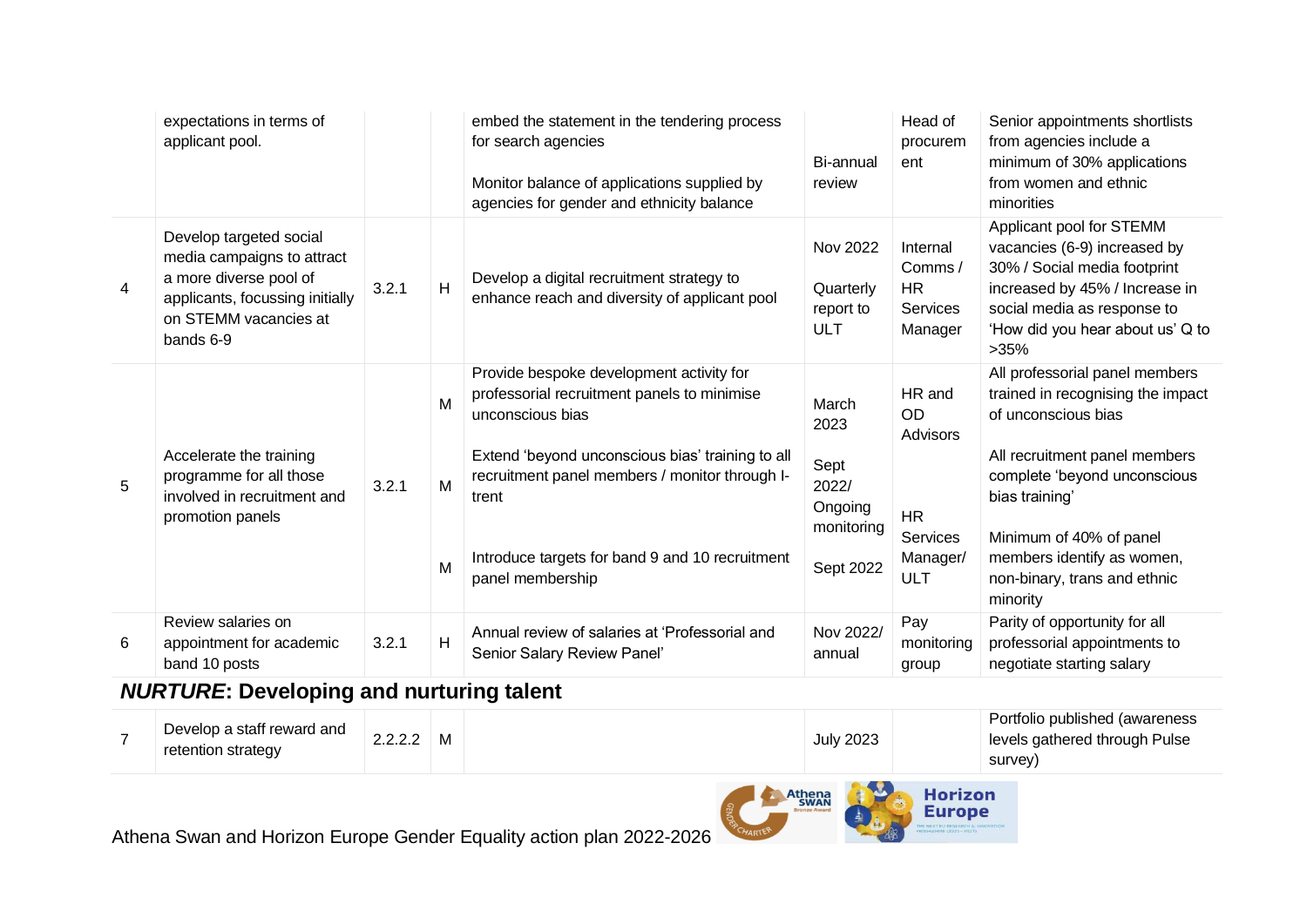|    |                                                                                                          |                                   |        | Review the suite of reward and recognition<br>activity. Develop an inclusive reward and<br>recognition portfolio<br>Develop a staff reward and retention strategy                                                                                                                                                                                                                                     | November<br>2023                                                | <b>HR</b><br>Partner<br>(OD+EDI)<br>/HR<br>Partners/<br>Trade<br>union reps<br>/CPO | Strategy published                                                                                                                                                                                                                                                          |
|----|----------------------------------------------------------------------------------------------------------|-----------------------------------|--------|-------------------------------------------------------------------------------------------------------------------------------------------------------------------------------------------------------------------------------------------------------------------------------------------------------------------------------------------------------------------------------------------------------|-----------------------------------------------------------------|-------------------------------------------------------------------------------------|-----------------------------------------------------------------------------------------------------------------------------------------------------------------------------------------------------------------------------------------------------------------------------|
| 8  | Accelerate the recruitment<br>and training of EDI<br>champions providing cross<br>institutional coverage | 2.2.1.6<br>$2.2.2.2$ H<br>2.2.2.3 |        | Bi-monthly SJI chairs network events, SJIB<br>meetings and Equality and Inclusion network<br>University strategy launch event: Theme SJI<br>(town hall event, stalls and competitions)<br>Recruit, train and support EDI champions in all<br>Faculties, Institutes and PS Directorates<br>Social Justice and Inclusion updates (e-bulletin,<br>staff and student intranet, social media<br>campaigns) | Ongoing<br>May 2022<br>Dec 2022<br><b>July 2022/</b><br>ongoing | EDI lead/<br>SJI<br>Sponsors<br>and chairs<br>Head of<br>Internal<br>Comms/<br>CPO  | Intersectionality 'visual map'<br>developed and updated<br>>90% of attendees positive<br>feedback<br>EDI champions in place (2023<br>Pulse survey Q to assess<br>impact)<br>Pulse survey shows increased<br>satisfaction with 'Is EDI valued at<br>Hull' to >75% (2021 55%) |
| 9  | Improve participation rates<br>of male academics in<br>central induction                                 | 3.2.1                             | L.     | Facilitate a focus group to understand the<br>barriers experienced by male academic<br>colleagues on arrival at the University                                                                                                                                                                                                                                                                        | May 2023                                                        | Deans /<br><b>Directors</b>                                                         | Increase male participation to $=$<br>female levels (2020 F 73.3 / M<br>47.3%)<br>CEDARS survey Q: 'How useful<br>did you find your induction'<br>increase to 65% from 42.9%)                                                                                               |
| 10 | Stimulate increased<br>appraisal participation                                                           | 3.3.1                             | M<br>м | Review and enhance ADR guidance and toolkit<br>Introduce dip sampling for 10% of completed<br>ADRs to assess effectiveness                                                                                                                                                                                                                                                                            | Sept 2022<br>April 2023                                         | <b>OD</b><br>Advisors                                                               | Increase participation to >80% in<br>Academic and PS areas<br>(currently 36.5/48.7)                                                                                                                                                                                         |

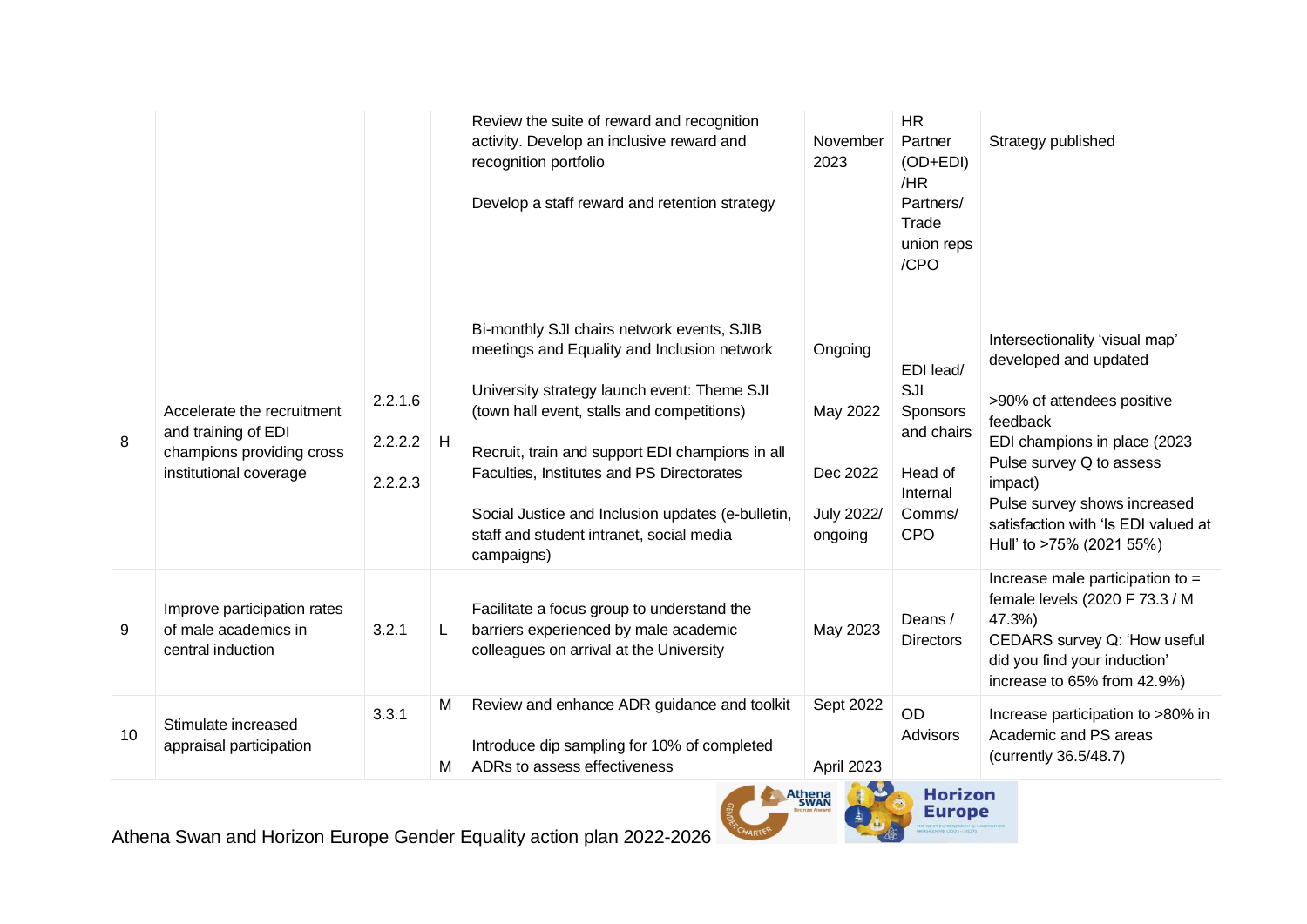|    |                                                                                                                                                                                                                 |                  | н                | Roll-out enhanced training for managers                                                                                                                                                                                                                                                                          | $Sept -$<br>Dec 2022                                            | Deans./<br><b>Directors</b><br>HR+OD<br>Advisors               | Improved Pulse survey response<br>to Q 'I have received constructive<br>feedback at least twice in the last<br>year' to 70% (60.47% in 2021)                                                                                                                         |
|----|-----------------------------------------------------------------------------------------------------------------------------------------------------------------------------------------------------------------|------------------|------------------|------------------------------------------------------------------------------------------------------------------------------------------------------------------------------------------------------------------------------------------------------------------------------------------------------------------|-----------------------------------------------------------------|----------------------------------------------------------------|----------------------------------------------------------------------------------------------------------------------------------------------------------------------------------------------------------------------------------------------------------------------|
| 11 | Develop an inclusive Talent<br>Management Strategy that<br>will support development<br>and readiness for both<br>lateral and vertical<br>progression, and assist our<br>workforce to achieve their<br>ambitions | 2.2.2.1<br>3.3.2 | M<br>H<br>M<br>M | Phase 1 (2022-2023): Develop a talent<br>management strategy for academic / PS and<br>technical staff<br>Embed ACF v2 (including enhanced metrics) in<br>academic promotions process<br>Develop pathways for PS and Technical staff<br>aligned to ADR<br>Introduce talent conversations using the 9 box<br>model | Sept 2022<br>Sept 2022<br><b>July 2023</b><br>July-Sept<br>2022 | <b>HR</b><br>Partner<br>(OD+EDI)<br>/CPO                       | 100% of academic promotions<br>based on enhanced ACF metrics<br>PS and technical career<br>pathways published with >85% of<br>staff awareness (Pulse survey)<br>Portfolio of activity agreed and<br>published<br>Talent development<br>conversations embedded in ADR |
|    |                                                                                                                                                                                                                 |                  | H                | Phase 1 (2022):<br>Develop and roll-out management training for<br>managers of all staff engaged in research<br>(values, impact of self, confident conversations,<br>research culture)<br>Facilitate action learning sets for all participants<br>to explore challenges and embed learning                       | $Sept -$<br>Dec 2022<br>Jan- June<br>2023                       | HR+OD<br>Advisors /<br>CPO/<br>PVC R+E<br>/ Deans<br><b>OD</b> | 90%+ participation across<br>research managers community<br>Active personal development<br>plans in place for all participants<br>with follow up reviews conducted<br>by Deans                                                                                       |
| 12 | Establish clear expectations,<br>aligned to values and<br>behaviours, for managers<br>and leaders                                                                                                               | 3.3.2            | H<br>M           | Enhanced toolkit of resources (video, podcast<br>and support materials)<br>Phase 2 (2023): Extend training programme                                                                                                                                                                                             | Dec 2022                                                        | Advisors<br>HR+OD                                              | Increased satisfaction through<br>CEDARS and Pulse surveys; Q:<br>'Confident to deal with poor<br>performance' (aim for 85%+/<br>currently 40%)                                                                                                                      |
|    |                                                                                                                                                                                                                 |                  | M                | and action learning sets to managers of<br>technical, PS and academics engaged in KE<br>and Education<br>Extend the coaching and mentoring special<br>interest group to include research managers                                                                                                                | March $-$<br>Aug 2023<br>Sept 2022                              | Advisors<br><b>OD</b><br>Advisors /<br>ULT                     | Senior Leaders share their<br>experiences of coaching at<br>forums, town hall meetings and<br>bulletin articles                                                                                                                                                      |

Athena Swan and Horizon Europe Gender Equality action plan 2022-2026



**Horizon**<br>Europe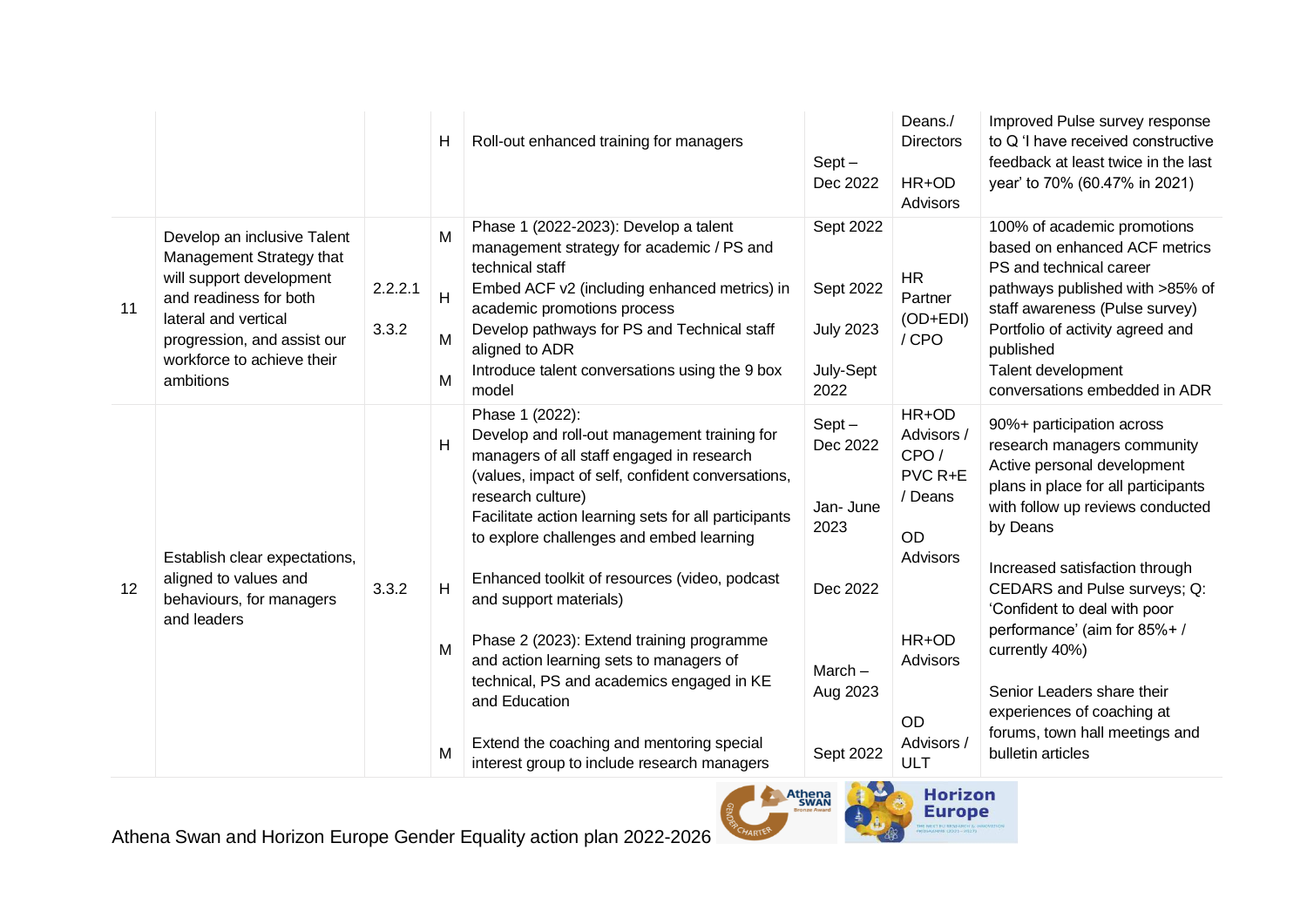| 13 | To increase STEMM<br>participation, and develop<br>active role models and<br>mentors, as part of our<br>engagement with the Aurora<br>programme | 3.3.2 | М<br>М<br>H<br>м | Develop and roll out a formal nomination and<br>selection process for Aurora<br>Update ACF (Phase 1) and PS Careers<br>pathways (Phase 2) to reflect the value of<br>Aurora participation and developing as an<br>Aurora role model<br>Facilitate internal quarterly network events for<br>current and prospective Aurora participants<br>Support Aurora participants through mentoring /<br>engagement with Team GB and national update<br>events | Aug 2022<br>Sept 2022<br>$(1)$ July<br>2023(2)<br>Ongoing<br>Sept 2022 | Aurora<br>Champion<br>/Gender<br>inclusion<br>sponsor<br>Deans /<br><b>Directors</b> | Aurora panel established<br>Increase nominations for FoSE<br>academic staff in line with other<br>STEMM areas (HYMS and FHS)<br>(2021 x 11 [HYMS/FHS] x 0<br>[FoSE])<br>Increase number of active role<br>models to >1 from each Faculty /<br>Institute /Positive feedback from<br>network events<br>100% of Aurora participants<br>offered a mentor (currently<br>$< 50\%)$ |
|----|-------------------------------------------------------------------------------------------------------------------------------------------------|-------|------------------|----------------------------------------------------------------------------------------------------------------------------------------------------------------------------------------------------------------------------------------------------------------------------------------------------------------------------------------------------------------------------------------------------------------------------------------------------|------------------------------------------------------------------------|--------------------------------------------------------------------------------------|------------------------------------------------------------------------------------------------------------------------------------------------------------------------------------------------------------------------------------------------------------------------------------------------------------------------------------------------------------------------------|
|----|-------------------------------------------------------------------------------------------------------------------------------------------------|-------|------------------|----------------------------------------------------------------------------------------------------------------------------------------------------------------------------------------------------------------------------------------------------------------------------------------------------------------------------------------------------------------------------------------------------------------------------------------------------|------------------------------------------------------------------------|--------------------------------------------------------------------------------------|------------------------------------------------------------------------------------------------------------------------------------------------------------------------------------------------------------------------------------------------------------------------------------------------------------------------------------------------------------------------------|

# *ACCELERATE***: Accelerating progress for women and ethnic minority staff in academic promotion**

| 14 | Embed discipline specific<br>metrics and norms in the<br>ACF for each pathway level<br>and domain           | 3.1.2 | н | Embed ACF v2 (including enhanced metrics) in<br>academic promotions process<br>Develop understanding of the enhanced ACF<br>among potential applicants for promotion<br>through Canvas course and drop-in sessions | Sept 2022<br>Sept-Dec<br>2022  | HR.<br>Partner<br>$(OD+EDI)$<br><b>PVC</b><br>Education<br>/PVC R+E | 100% of academic promotions<br>decisions based on enhanced<br><b>ACF</b> metrics<br>Positive feedback from<br>participants        |
|----|-------------------------------------------------------------------------------------------------------------|-------|---|--------------------------------------------------------------------------------------------------------------------------------------------------------------------------------------------------------------------|--------------------------------|---------------------------------------------------------------------|-----------------------------------------------------------------------------------------------------------------------------------|
| 15 | Extend coverage of the ACF<br>to include early career<br>academics                                          | 3.1.2 | H | Post promotions equality impact analysis tabled<br>at ULT for discussion                                                                                                                                           | Jan 2023 /<br>annual<br>review | ULT/<br><b>EHRD</b>                                                 | ACF coverage extended to all<br>academic roles                                                                                    |
| 16 | Introduce a mentoring<br>scheme for women from<br>minority ethnic groups to<br>support their progression to | 3.2.2 | H | Phase 1: Identify talent pool and provide<br>mentoring support                                                                                                                                                     | March<br>2023<br>2023/24       | Deans /<br><b>Directors</b>                                         | Pool identified with mentoring in<br>place for 100% of participants<br>By 2024: Success rate at<br>academic promotions equivalent |

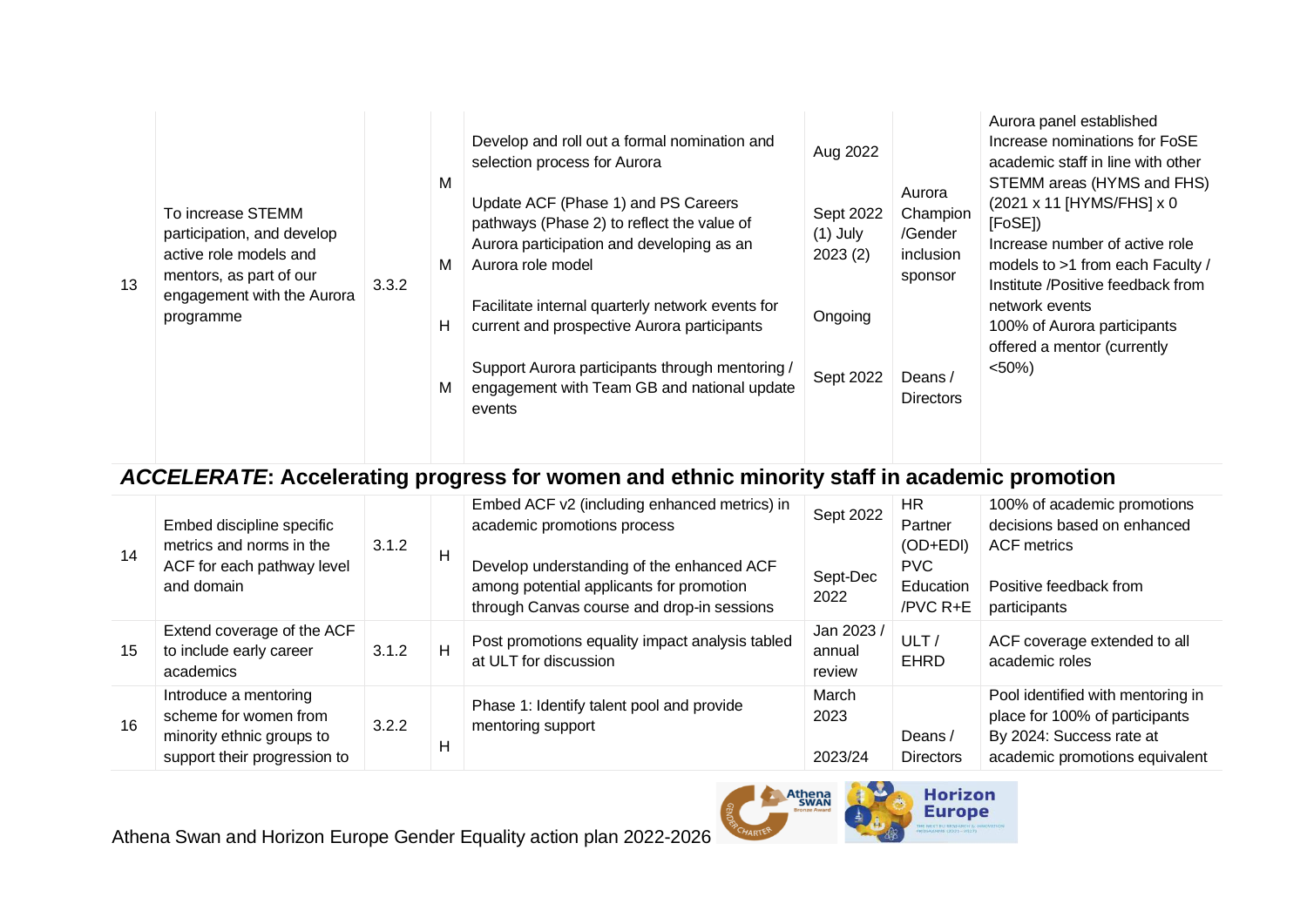|    | senior lecturer, reader and<br>professor                                                                                                                      |       |   | Phase 2: Facilitate 6 monthly career<br>development conversations with the talent pool                                                                         |                      |                                    | to white British women (currently<br>66.6% compared to 79.3%)                                                                                                                                     |
|----|---------------------------------------------------------------------------------------------------------------------------------------------------------------|-------|---|----------------------------------------------------------------------------------------------------------------------------------------------------------------|----------------------|------------------------------------|---------------------------------------------------------------------------------------------------------------------------------------------------------------------------------------------------|
| 17 | Specify workload allocation<br>for applicants to work on<br>draft applications in 'writing<br>rooms' with critical friends<br>providing review and<br>comment | 3.2.2 | M | Talent pool provided with writing room facility<br>(time, space and support) to write and review<br>applications                                               | Dec 2022             | Deans /<br>Directors               | Positive feedback from<br>participants recorded in ADR                                                                                                                                            |
| 18 | Advance the careers of<br>black female academics<br>through engagement with<br>the '100 Black Professor<br>NOW" programme                                     | 3.2.2 | M | Phase 1: Member of ULT acting as a mentor for<br>the programme<br>Phase 2: Raise awareness of the 'Now'<br>programme among black female academics              | Nov 2022<br>May 2023 | Cultural<br>inclusion<br>sponsor   | Mentor from ULT attending<br>national events<br>Increased awareness among<br>potential applicants (focus group<br>comments and AS culture<br>surveys to indicate increased<br>level of awareness) |
| 19 | Actively promote the special<br>circumstances form to<br>prospective applicants                                                                               | 3.2.2 |   | Discussed in ADR and embedded in Canvas<br>course and academic promotions SharePoint<br>Form promoted and discussed in academic<br>promotions drop-in sessions | Sept 2022            | <b>HR</b><br>Partner<br>$(OD+EDI)$ | Increased awareness among<br>potential applicants (focus group<br>comments to indicate increased<br>level of awareness)                                                                           |

## *EXPECT***: A high performing professoriate**

| -20 | Introduce panel interviews<br>for academic staff applying<br>for promotion to professor                                 | 3.2.2 | Н<br>M | Phase 1: Interviews introduced as part of the<br>academic promotions panel process<br>Phase 2: Review of academic promotions<br>process to include Faculty and Institute level<br>panel | May 2022<br>2023        | HR.<br>Partner<br>$(OD+EDI)$<br>/ ULT | Improved success rate for male<br>and female applicants (50% for<br>both groups in 2020)<br>Reduced bureaucracy and<br>enhanced levels of confidence<br>among academic community |
|-----|-------------------------------------------------------------------------------------------------------------------------|-------|--------|-----------------------------------------------------------------------------------------------------------------------------------------------------------------------------------------|-------------------------|---------------------------------------|----------------------------------------------------------------------------------------------------------------------------------------------------------------------------------|
| 21  | Provide networking<br>opportunities for new<br>readers and professors to<br>engage with, and learn<br>from, their peers | 3.2.2 | м<br>H | Annual networking event for newly promoted<br>readers and professors with cross-discipline<br>members of the professoriate                                                              | Sept<br>2022/<br>annual | Deans<br>and<br><b>Directors</b>      | Positive feedback from those<br>newly appointed<br>Evidence of emerging<br>collaborations and engagement                                                                         |

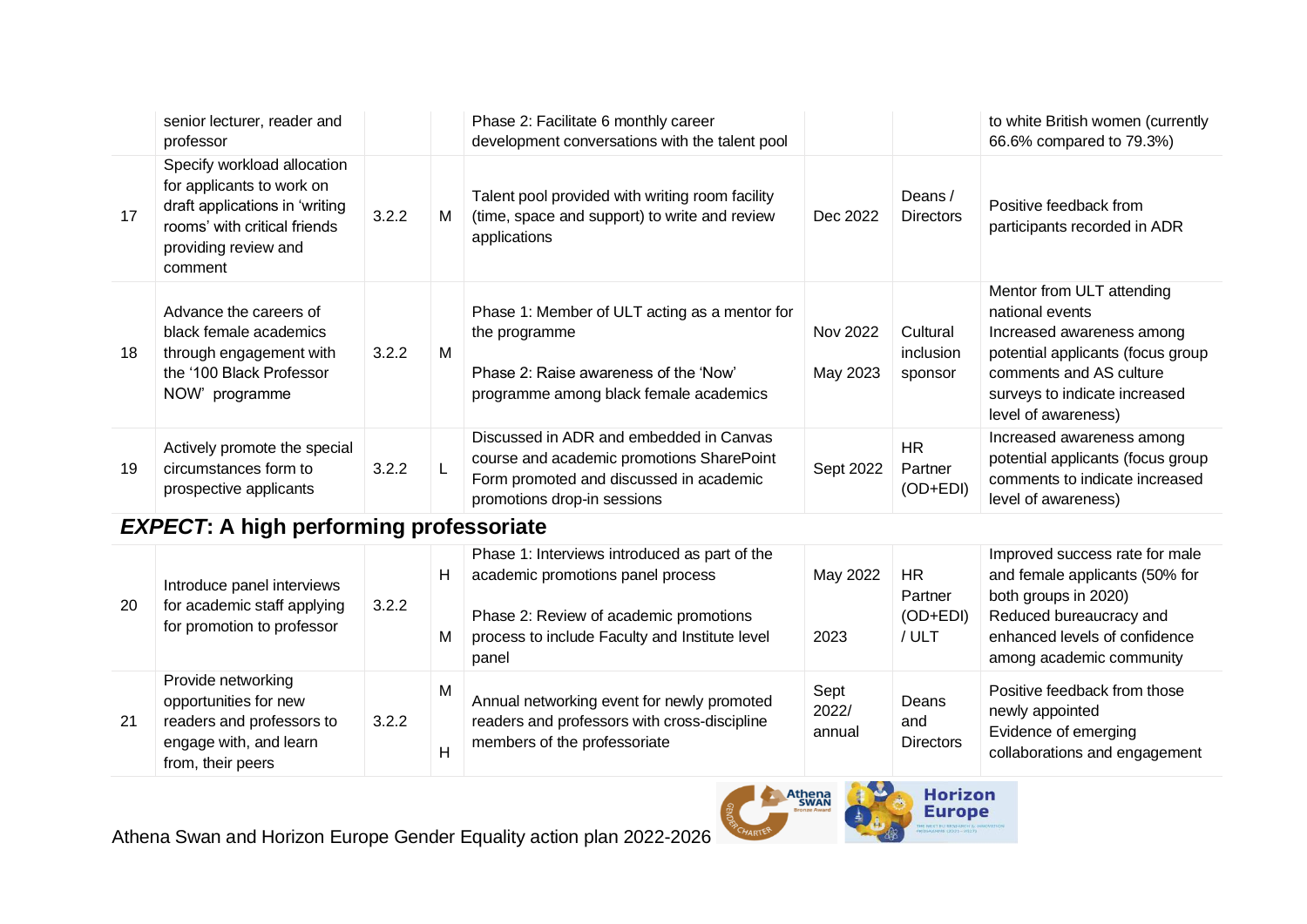|    |                                                                                                                                                        |         |   | Opportunities for professors to support and<br>facilitate action learning sets for research<br>managers (NAP 12)                                                                                                                                                          | $Jan -$<br>June 2023                               |                                                              | in mentoring and action learning<br>among the professoriate                                                                                                                                                    |
|----|--------------------------------------------------------------------------------------------------------------------------------------------------------|---------|---|---------------------------------------------------------------------------------------------------------------------------------------------------------------------------------------------------------------------------------------------------------------------------|----------------------------------------------------|--------------------------------------------------------------|----------------------------------------------------------------------------------------------------------------------------------------------------------------------------------------------------------------|
| 22 | Set developmental goals for<br>all members of the<br>professoriate to support<br>those at earlier career<br>stages through mentoring<br>and networking | 3.2.2   | н | Individual meetings and 6 monthly reviews with<br>newly appointed professors to establish<br>performance expectations, development goals<br>and leadership priorities (developing, mentoring<br>and supporting junior colleagues)<br>50% dip sampling of meeting outcomes | <b>July 2022</b><br>6 monthly<br>reviews           | Deans<br>and<br><b>Directors</b><br><b>HR</b><br>Advisors    | 100% of newly appointed<br>professors to have had individual<br>meetings within one month of<br>appointment<br>Increased levels of mentoring by<br>professors (specifically for the<br>talent pools NAP 16/17) |
| 23 | Develop a programme of<br>inaugural lectures for those<br>awarded Professor in the<br>Education, Research and<br>Knowledge Exchange<br>domains         | 3.5.3.3 | M | Newly appointed professors invited to deliver an<br>inaugural public lecture within 6-12 months of<br>appointment                                                                                                                                                         | <b>Nov 2022</b><br>' annual<br>series of<br>events | Deans<br>HR.<br>partner<br>(OD+EDI)<br>/ Alumni<br>relations | 100% of newly appointed<br>professors to deliver their<br>inaugural lecture within 6-12<br>months of appointment                                                                                               |

## *SUPPORT***: Supporting parents, carers and returners**

| 24 | Establish a Parents and<br>Carers network where staff<br>can share experiences                                                                                       | 3.4.2 | M | Provide support, access to internal<br>communication channels and funding for staff to<br>establish a parents and carers network                                                                                                                                                                                                                          | Dec 2022                             | Lifestage<br>inclusion<br>chair        | Feedback from network<br>members to assess impact and<br>effectiveness                                                                            |
|----|----------------------------------------------------------------------------------------------------------------------------------------------------------------------|-------|---|-----------------------------------------------------------------------------------------------------------------------------------------------------------------------------------------------------------------------------------------------------------------------------------------------------------------------------------------------------------|--------------------------------------|----------------------------------------|---------------------------------------------------------------------------------------------------------------------------------------------------|
| 25 | Provide training and support<br>to line managers,<br>developing their confidence<br>to facilitate positive return to<br>work conversations (forms<br>part of NAP 12) | 3.4.2 | н | Phase 1 (2022):<br>Develop and roll-out management training for<br>managers of all staff engaged in research to<br>include positive return to work conversations<br>Facilitate action learning sets for all participants<br>to explore ongoing challenges and embed<br>learning / enhanced toolkit of resources (video,<br>podcast and support materials) | Sept-Dec<br>2022<br>Jan-June<br>2023 | HR+OD<br>Advisors /<br>OD.<br>Advisors | Increased satisfaction through<br>CEDARS and Pulse surveys; Q:<br>'My Manager is considerate of<br>my wellbeing' (aim for 70%+/<br>currently 40%) |

Athena Swan and Horizon Europe Gender Equality action plan 2022-2026

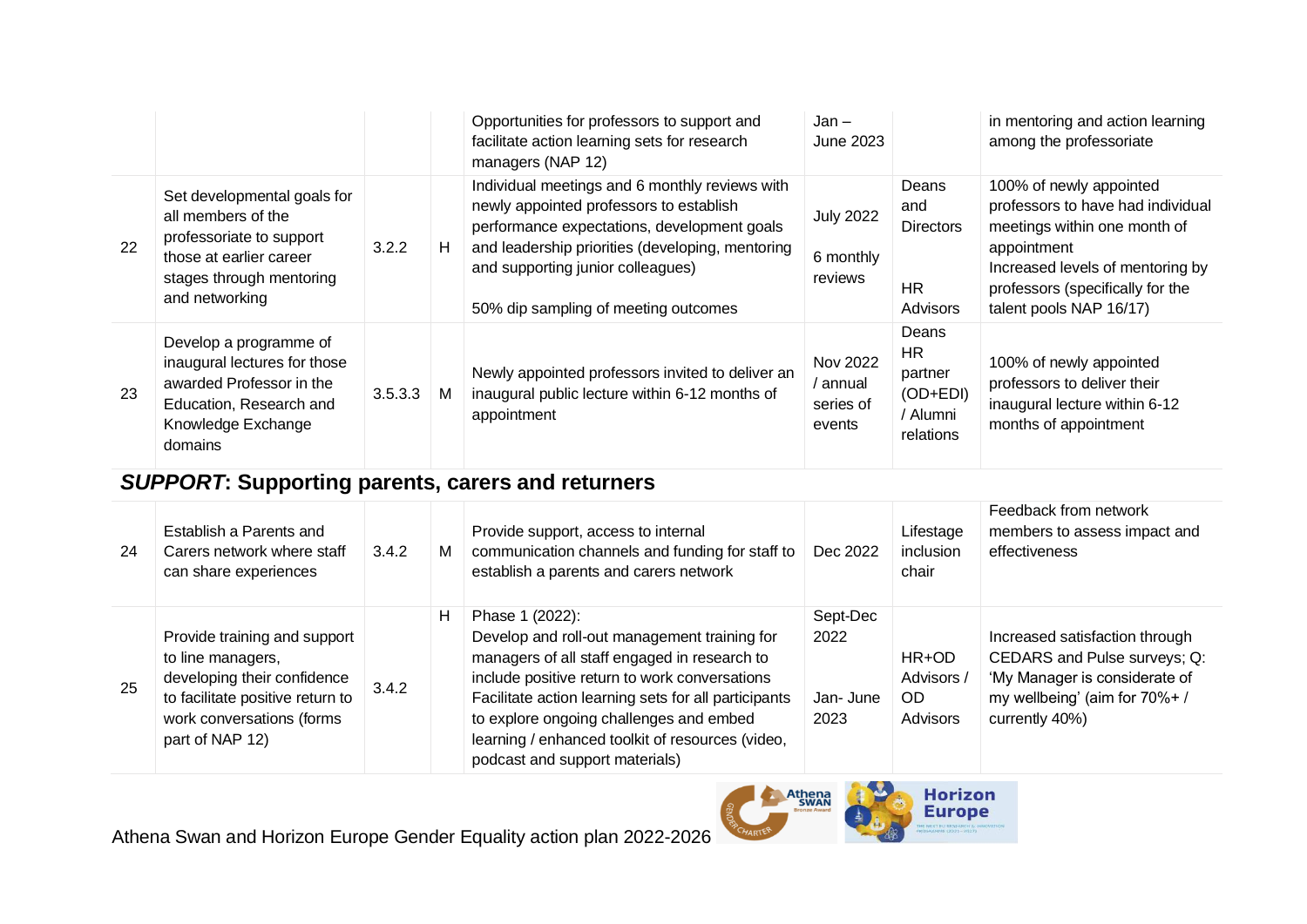|    |                                                                                                                                                                                                |       | M | Phase 2 (2023): Extend training programme<br>and action learning sets to managers of<br>technical, PS and academics engaged in KE<br>and Education | March-<br>Aug 2023 |                 |                                                                                                       |
|----|------------------------------------------------------------------------------------------------------------------------------------------------------------------------------------------------|-------|---|----------------------------------------------------------------------------------------------------------------------------------------------------|--------------------|-----------------|-------------------------------------------------------------------------------------------------------|
| 26 | Promote the full range of<br>leave options to all staff<br>extending this provision to<br>carers and neo-natal leave<br>(subject to publication of the<br>Employment Bill expected in<br>2022) | 3.4.2 | M | Update HR SharePoint information and facilitate<br>a series of road shows and awareness events                                                     | Sept-Dec<br>2022   | HR.<br>Advisors | Monitor levels of awareness<br>among staff of the range of<br>options through a new Pulse<br>survey Q |

#### *ADDRESS***: Sexual Violence and domestic abuse**

| 27 | Develop and promote<br>policies and support<br>mechanisms to address<br>harassment and sexual<br>misconduct                                                          | 3.5.1            | H | Interviews and focus groups to learn from the<br>experience of students who have been involved<br>in reports or investigations<br>Active promotion of the role of sexual violence<br>liaison officers                                                                                                                                             | Oct 2022<br>Ongoing         | Sexual<br>Violence<br>task group<br>/ HUSU<br>president,<br>inclusivity                             | Develop awareness of the role of<br>sexual violence liaison officers<br>among students and staff (Pulse<br>survey $45\%+$ )                                                                                                                                                                                  |
|----|----------------------------------------------------------------------------------------------------------------------------------------------------------------------|------------------|---|---------------------------------------------------------------------------------------------------------------------------------------------------------------------------------------------------------------------------------------------------------------------------------------------------------------------------------------------------|-----------------------------|-----------------------------------------------------------------------------------------------------|--------------------------------------------------------------------------------------------------------------------------------------------------------------------------------------------------------------------------------------------------------------------------------------------------------------|
| 28 | Proactive response to<br>sexual violence and sexual<br>harassment, domestic<br>abuse and online abuse,<br>informed in part by the<br>Fawcett Society report,<br>2021 | 3.5.4<br>3.5.4.3 | H | Take action against negative stereotypes<br>through promotion of HeforShe<br>Recognising and responding to the 'everyone's<br>invited' movement and UNSDG5<br>Develop a suite of support materials including<br>signposting to the police, NHS and sexual<br>assault referral centre<br>Review existing 'domestic abuse' online course<br>content | Dec 2022<br>– April<br>2023 | <b>HUSU</b><br>president,<br>inclusivity<br>/ Sexual<br>Violence<br>Liaison<br>officers<br>EDI Lead | Developing awareness of, and<br>engagement with HeForShe<br>Pulse survey shows increased<br>levels of awareness (in<br>2021,50.3% aware of dignity and<br>respect advisors, 40.1%<br>awareness of services)<br>Increase completion of the online<br>module to 35% of the staff<br>population (13.8% in 2021) |

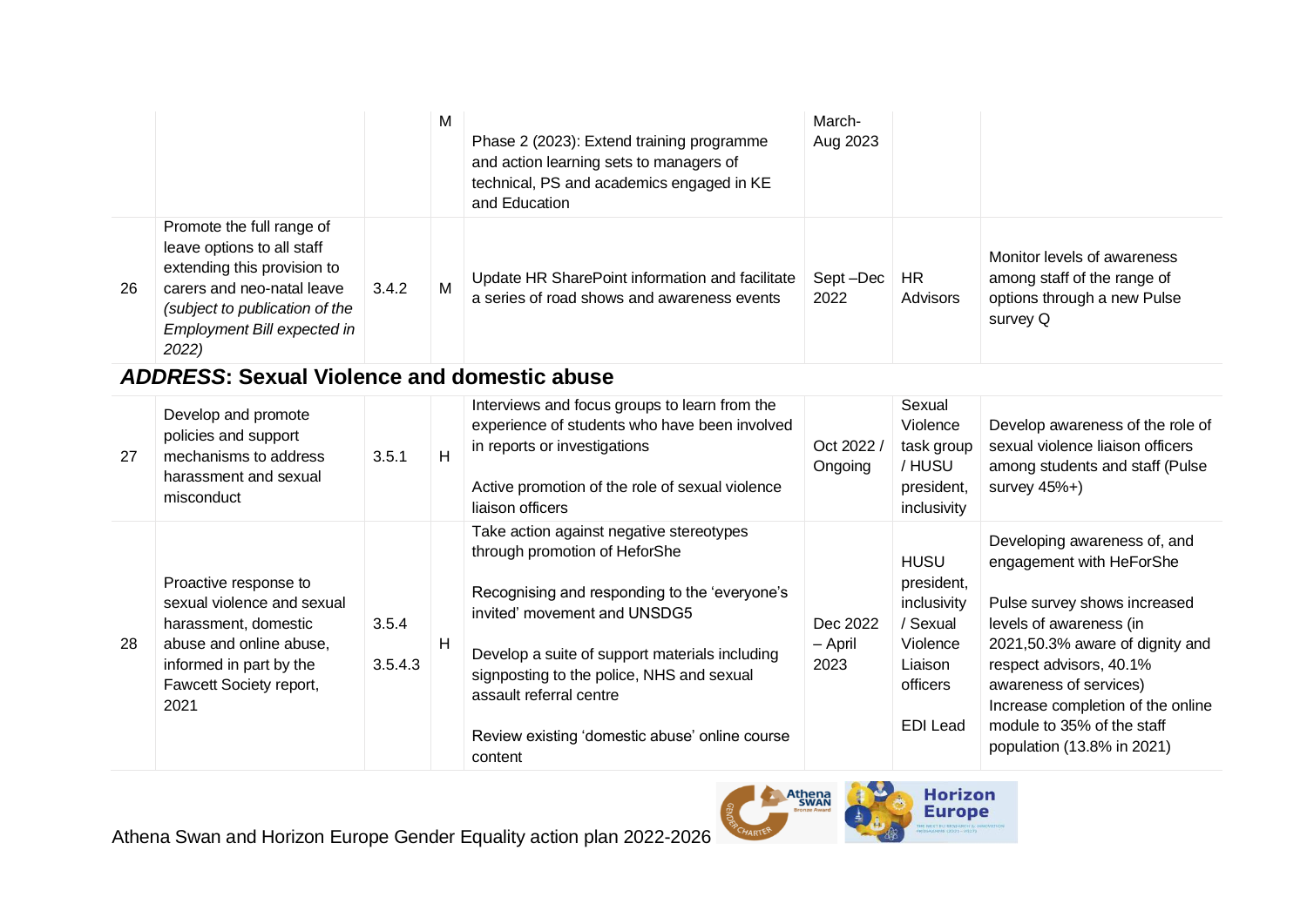| 29 | Providing 'disengage' self-<br>defence and bystander<br>training for staff and<br>students | 3.5.4.3 | Phase 1: Training programmes for students and<br>personal supervisors developed (face to face<br>and online) and promoted through the<br>University healthy relationships and sexual<br>violence groups<br>Phase 2: Content adapted for the broader staff | June 2023<br>Dec 2023 | <b>HUSU</b><br>reps $/$<br>gender<br>inclusion<br>sponsor | Student engagement levels<br>determined and monitored<br>Staff awareness of support |
|----|--------------------------------------------------------------------------------------------|---------|-----------------------------------------------------------------------------------------------------------------------------------------------------------------------------------------------------------------------------------------------------------|-----------------------|-----------------------------------------------------------|-------------------------------------------------------------------------------------|
|    |                                                                                            |         | community                                                                                                                                                                                                                                                 |                       |                                                           | measured through Pulse survey                                                       |

#### *LISTEN:* **Supporting staff through key life moments**

| 30 | Visible support for<br>transgender students and<br>staff                                                                                              | 2.2.2.2<br>3.5.2 | H<br>M<br>M | Celebrate Hull Pride #everyoneiswelcome 2022<br>with a visible University presence<br>Promote increased engagement in the diversity<br>and inclusion network from colleagues who<br>identify as LGBTQI+<br>Promote completion of the online module<br>'Supporting trans staff and students'<br>Introduce preferred names for staff and<br>advocate using pronouns in e-mail signatures | <b>July 2022</b><br>annual<br>Dec 2022 | <b>EDI</b> Lead<br>/ inclusion<br>sponsor/<br><b>HUSU</b><br>LGBTQI+<br>rep | Pride 2022 attended by<br>representatives of EDI, SJIB,<br>HUSU and ULT<br>Increase membership of the<br>diversity and inclusion network<br>(2021: 31 members [24F/6M/1<br>non-binary])<br>Increase completion of the online<br>module to 30% of the staff<br>population (11.34% in 2021) |
|----|-------------------------------------------------------------------------------------------------------------------------------------------------------|------------------|-------------|----------------------------------------------------------------------------------------------------------------------------------------------------------------------------------------------------------------------------------------------------------------------------------------------------------------------------------------------------------------------------------------|----------------------------------------|-----------------------------------------------------------------------------|-------------------------------------------------------------------------------------------------------------------------------------------------------------------------------------------------------------------------------------------------------------------------------------------|
| 31 | Consult with female<br>academic staff to<br>understand the barriers to<br>part-time working                                                           | 3.1.2            | M           | Facilitate a consultation (interviews and focus<br>groups) with part-time female academic staff<br>Compare findings with Faculty Athena Swan<br>culture surveys to determine shared themes<br>and potential actions                                                                                                                                                                    | Feb 2023                               | <b>HR</b><br>Partner<br>$(OD+EDI)$<br>/ Faculty<br>AS SAT<br>leads          | Consultation outcomes reviewed<br>by AS SAT to determine<br>appropriate actions<br>By 2024/5 percentage of part-<br>time women in senior roles<br>(Band 9/10) equivalent to men                                                                                                           |
| 32 | Providing staff with support<br>transitioning through key life<br>stages is a priority for us.<br>We will continue to access<br>and promote physical, | 3.5.4            | H           | Realising the potential of our commitment to the<br>University Mental Health Charter and Mindful<br>Employer awards through:<br>Promoting our employee assistance<br>programme and 'Healthy Hull'                                                                                                                                                                                      | Oct 2022<br>6 monthly<br>reviews       | <b>HR</b><br>Partner<br>(OD+EDI)<br>/ Health<br>and                         | Complete self-assessment<br>universities mental health charter<br>award                                                                                                                                                                                                                   |

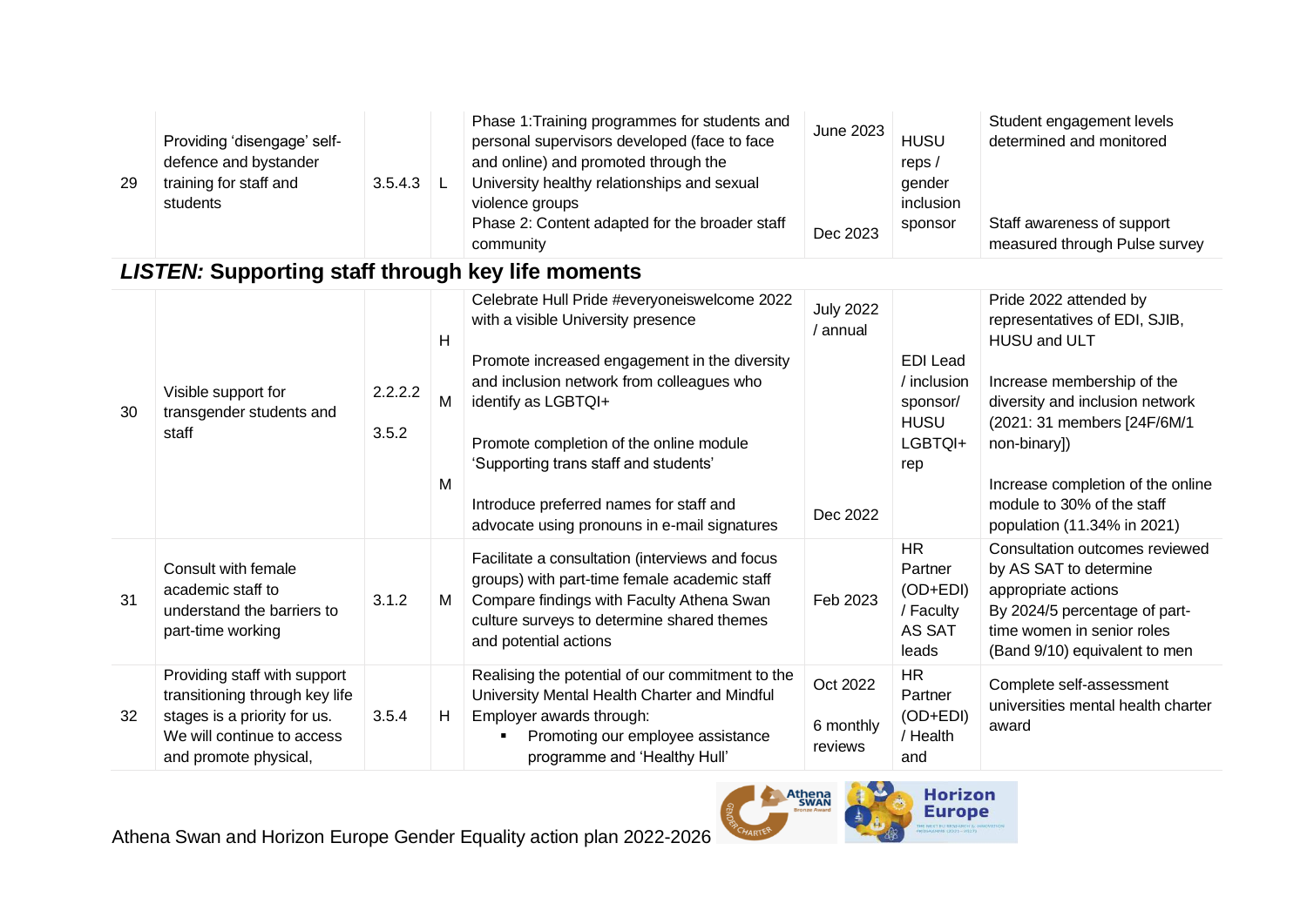|    | mental and emotional<br>support for staff             |         |   | Promoting NHS screening services<br>Developing our partnership with team<br>GB to promote physical and mental<br>health<br>Extending our training programme for<br>mental health first aiders<br>Reducing the stigma around male<br>mental health and promoting men's<br>mental health charity, Andy's man club |          | wellbeing<br>advisor<br>Mental<br>Health<br>lead                            | Increase awareness of mental<br>and physical health support<br>services through Pulse survey<br>(2021 awareness: counselling<br>(61.2%), Healthy Hull (40.1%),<br>mental health first aiders<br>$(42.2\%)$ |
|----|-------------------------------------------------------|---------|---|-----------------------------------------------------------------------------------------------------------------------------------------------------------------------------------------------------------------------------------------------------------------------------------------------------------------|----------|-----------------------------------------------------------------------------|------------------------------------------------------------------------------------------------------------------------------------------------------------------------------------------------------------|
| 33 | Consult, develop and<br>promote a menopause<br>policy | 3.5.4.2 | M | Policy consulted and approved through policy<br>working group, communicated to all staff<br>through the menopause network, internal<br>communications channels and awareness<br>raising events                                                                                                                  | Jan 2023 | Lifestage<br>inclusion<br>sponsor/<br>HR.<br>Advisors/<br>Internal<br>comms | Menopause policy approved and<br>promoted<br>Feedback gathered through<br>focus groups to determine<br>awareness levels and<br>effectiveness                                                               |

## *CELEBRATE:* **Visible and sustained celebration of diverse role models**

| 34 | Encourage a diversity of<br>nominations for committees<br>and honorary awards to<br>include women, non-binary<br>and minority ethnic<br>applicants | 3.1.2<br>3.5.3.2 | M      | Engage honorary committee members in<br>#breakthebias IWD activity<br>Review membership of key University<br>committees on a six-monthly basis<br>Increase the profile of females and ethnic<br>minorities awarded honorary degrees (invited<br>lectures, public events, mentoring) | Jan 2023             | Honorary<br>committee<br>Gender<br>and<br>cultural<br>inclusion<br>sponsors | Increase female, non-binary and<br>ethnic minority membership of<br>key committees by<br>(15%F/30%non-binary/12%<br>ethnic minority)<br>Increased nomination and<br>success rates for honorary<br>awards (nominated 7F/17M /<br>successful 5F/10M 2018-2021)<br>to 50% |
|----|----------------------------------------------------------------------------------------------------------------------------------------------------|------------------|--------|-------------------------------------------------------------------------------------------------------------------------------------------------------------------------------------------------------------------------------------------------------------------------------------|----------------------|-----------------------------------------------------------------------------|------------------------------------------------------------------------------------------------------------------------------------------------------------------------------------------------------------------------------------------------------------------------|
| 35 | Develop the criteria for our<br>'Inspired in Hull' awards to<br>specifically acknowledge the<br>contributions of women and                         | 3.5.3.1          | M<br>M | Phase 1: Categories and nomination criteria<br>reviewed for the 2022/23 awards<br>Introduce blind scoring panels to reduce<br>potential bias                                                                                                                                        | Aug 2022<br>Nov 2023 | HR.<br>Partner<br>$(OD+EDI)$                                                | Increase nominations for ethnic<br>minority staff and shortlisting of<br>ethnic minority women (0 women                                                                                                                                                                |

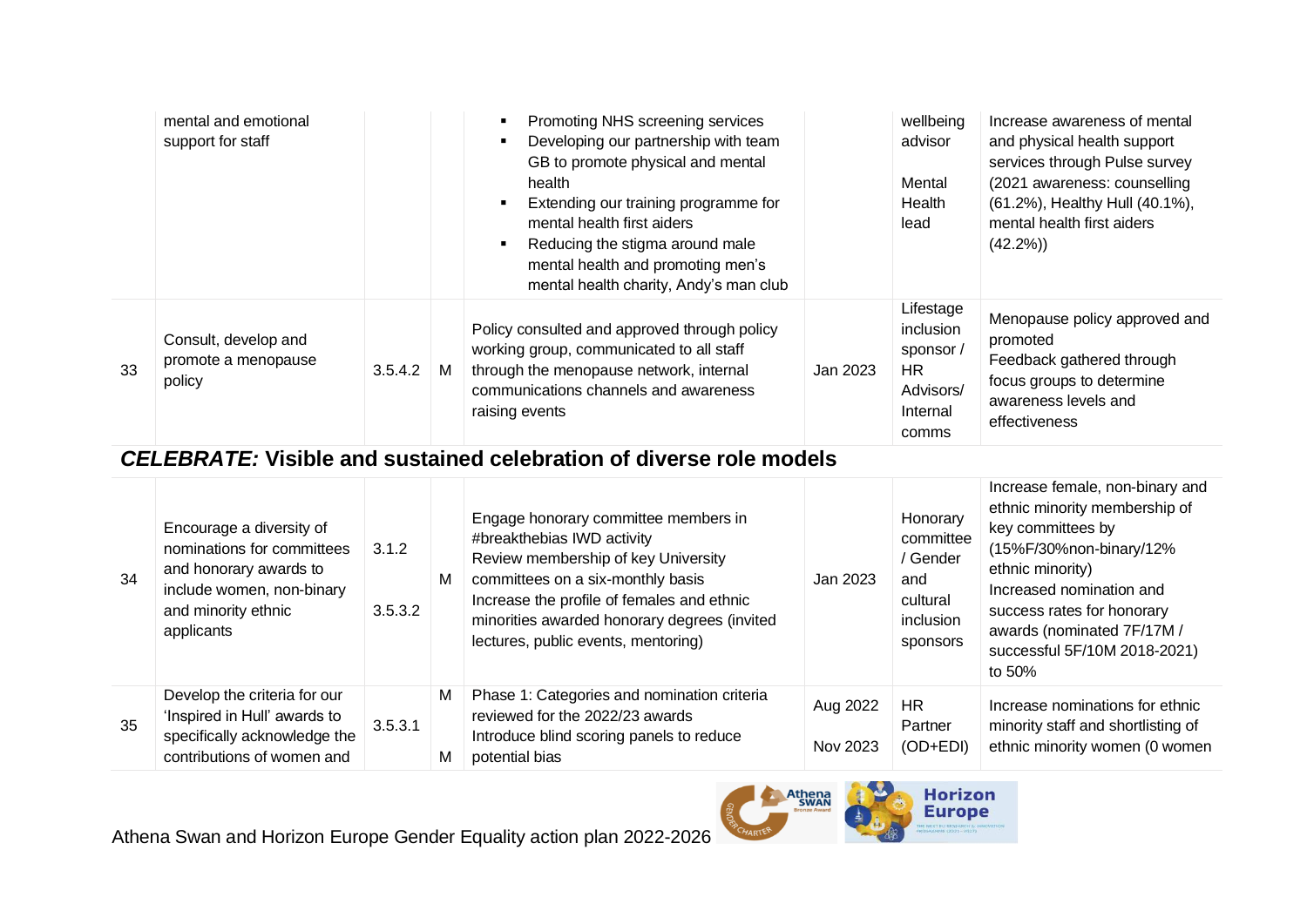|    | staff from minority ethnic<br>groups                                                                |       |   | Phase 2: Awards included in the institutional<br>review of 'reward and recognition' activity (ref:<br>$NAP$ $7)$                          |                        | /HUSU<br>reps/ULT                       | from ethnic minorities won<br>awards in 2019)                                                        |
|----|-----------------------------------------------------------------------------------------------------|-------|---|-------------------------------------------------------------------------------------------------------------------------------------------|------------------------|-----------------------------------------|------------------------------------------------------------------------------------------------------|
| 36 | Develop our human library<br>to showcase the work of<br>academic and professional<br>services staff | 3.5.3 | M | Extend participation in the 'celebrating our own'<br>human library project to include successful PS<br>staff, researchers and technicians | March<br>2022/<br>2023 | HR<br>Partner<br>(OD+EDI)<br>/ EDI lead | Human library developed and<br>showcased as part of IWD 2022<br>#breakthebias celebrations /<br>2023 |

# *ENHANCE:* **Governance, data integrity and reporting**

| 37 | Advance gender and<br>ethnicity equality through<br>successful bronze, silver<br>and gold Athena Swan<br>awards                                       | 1.3.3<br>2.2.1.6 | H | Further develop awareness and understanding<br>of the transformed Athena Swan principles<br>among SAT members, and ULT inclusion<br>sponsors and chairs<br>Monitor, report, adapt and challenge progress<br>towards gender and ethnicity equality<br>Curating evidence of impact (case studies,<br>culture surveys, focus groups, awards) in<br>preparation for an institutional Silver application | July-Dec<br>2022<br>Bi-<br>monthly<br>ongoing | EDI lead /<br>AS SAT<br>chair $/$<br>Gender<br>inclusion<br>sponsor/<br>SJIB/<br>Deans /<br>EEL<br>Director | Successful Faculty bronze<br>awards for FHS (2022), FoSE<br>(2023) and FBLP (2023) setting<br>out ambitions aligned to the<br>revised AS principles<br>EEI AS SAT established with<br>plans in place to submit a Bronze<br>application in 2024<br>Successful Institutional Silver<br>application (2026) / HYMS gold<br>award 2027 |
|----|-------------------------------------------------------------------------------------------------------------------------------------------------------|------------------|---|-----------------------------------------------------------------------------------------------------------------------------------------------------------------------------------------------------------------------------------------------------------------------------------------------------------------------------------------------------------------------------------------------------|-----------------------------------------------|-------------------------------------------------------------------------------------------------------------|-----------------------------------------------------------------------------------------------------------------------------------------------------------------------------------------------------------------------------------------------------------------------------------------------------------------------------------|
| 38 | Ensure our inclusion<br>sponsors and SAT are<br>inclusive and representative<br>of part-time, male, non-<br>binary and minority ethnic<br>communities | 1.3.3            | M | Review institutional and Faculty level AS SAT<br>membership<br>Recognise contributions to the SAT through<br>equitable workload allocation, appraisal<br>discussion, and in providing evidence of<br>leadership contributions for promotions<br>applications                                                                                                                                        | Sept 2022<br>Jan 2023                         | AS SAT<br>chair and<br>members                                                                              | Institutional SAT membership<br>reflective of institutional<br>demographic (F/M/Non-binary /<br>ethnicity) currently 20 members<br>(17F/2M/1 non-binary) and<br>increase in participation from<br>part-time staff and<br>representatives of PS and<br>technical services                                                          |
| 39 | Embed the expanded<br>principles of Athena Swan in                                                                                                    | 1.3.3            | H | Align staff and student policy reviews to AS<br>principles                                                                                                                                                                                                                                                                                                                                          | Ongoing                                       | AS SAT/<br>SJIB/                                                                                            | Policies developed in line with<br>AS principles                                                                                                                                                                                                                                                                                  |



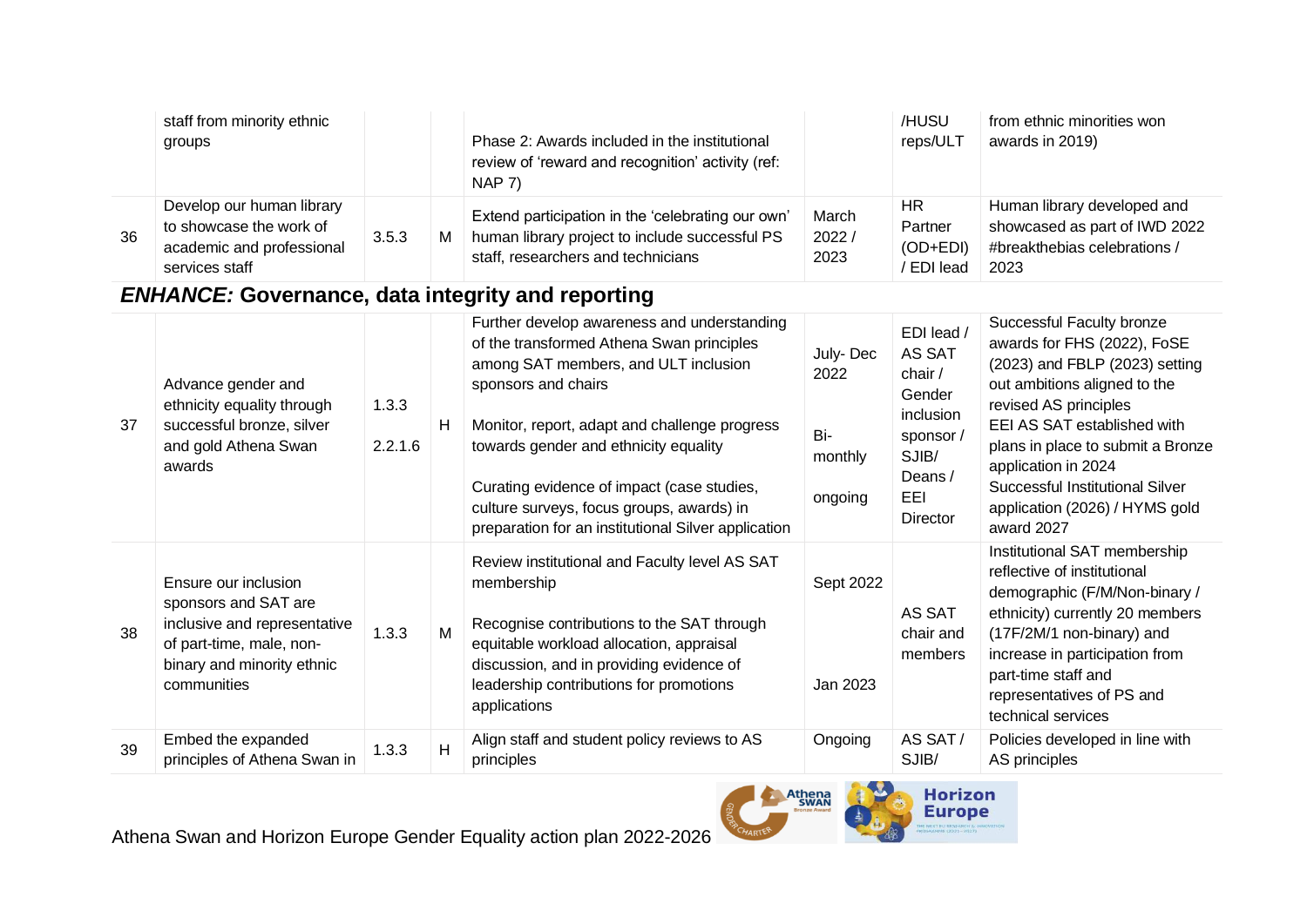|    | terms of culture, decision-<br>making and partnerships                                                                                                                                   |         |   | Facilitate focus groups and discussion forum<br>Establish targets for female, non-binary and<br>ethnic minority membership on key University<br>committees<br>Recognition for gender and ethnicity equality<br>achievements                                                                                                                                              | 2023<br>Dec 2022<br>By 2026           | Gender<br>inclusion<br>sponsor/<br><b>EDI</b> lead                                          | Pulse survey indicates increased<br>levels of awareness<br>Senior committee membership<br>reflective of staff demographic<br>Successful Institutional Athena<br>Swan Silver Award (2026)                |
|----|------------------------------------------------------------------------------------------------------------------------------------------------------------------------------------------|---------|---|--------------------------------------------------------------------------------------------------------------------------------------------------------------------------------------------------------------------------------------------------------------------------------------------------------------------------------------------------------------------------|---------------------------------------|---------------------------------------------------------------------------------------------|---------------------------------------------------------------------------------------------------------------------------------------------------------------------------------------------------------|
| 40 | Develop nuanced<br>processes, protecting the<br>identity of individuals while<br>providing accurate, rich and<br>accessible data from which<br>to continue our institutional<br>analyses | 2.2.1.3 | H | Develop our systems to enable reporting by<br>Institutes, as discrete entities<br>Develop a suite of business information<br>dashboards, using Power BI, to facilitate easy<br>access to, and engagement with real time EDI<br>data<br>Develop shared protocols for EDI monitoring<br>and data collection to ensure consistency of<br>nomenclature across the University | Jan 2023<br>Jan 2023<br>March<br>2023 | <b>Business</b><br>and<br>Systems<br>team /<br>EDI lead /<br><b>HR</b><br>Partner<br>OD+EDI | Institutes assigned to STEMM /<br>AHSSBL data sets by discipline<br>Real time EDI data dashboards<br>published bi-monthly<br>Nomenclature specific to gender,<br>identity and ethnic heritage<br>agreed |
| 41 | Publish our gender pay<br>reports, in line with<br>Government requirements,<br>seeking a reduction in<br>median gender pay gap                                                           | 3.1.2   | M | Quarterly review and analysis of diversity data<br>to understand gender pay gaps<br>Take action to increase the number of women in<br>band 9 and 10 roles through i) a branded<br>recruitment campaign and ii) developing an<br>internal female talent pool using the 9 box grid<br>and providing bespoke training, mentoring and<br>support                             |                                       | <b>EDI</b><br>Advisor<br>HR+OD<br>Equalities<br>monitoring<br>group                         | Reduce median pay gap to within<br>2 percentage points of national<br>benchmark for England (13.7%<br>in 2021)                                                                                          |
| 42 | Publish our equal pay<br>reports, in line with<br>Government requirements,<br>seeking to reduce the mean<br>pay gap for ethnic minority<br>staff                                         | 3.1.2   | M | Quarterly review of equal pay actions<br>Triennial publication of equal pay report                                                                                                                                                                                                                                                                                       | Quarterly<br>2023/<br>2026            | HR+OD<br>Equalities<br>monitoring<br>group $/$<br><b>EDI</b><br>Advisor                     | Reduce the mean ethnic minority<br>pay gap to within 1.5 percentage<br>points of national benchmark for<br>England (16.1% in 2020)                                                                      |



Athena Swan and Horizon Europe Gender Equality action plan 2022-2026